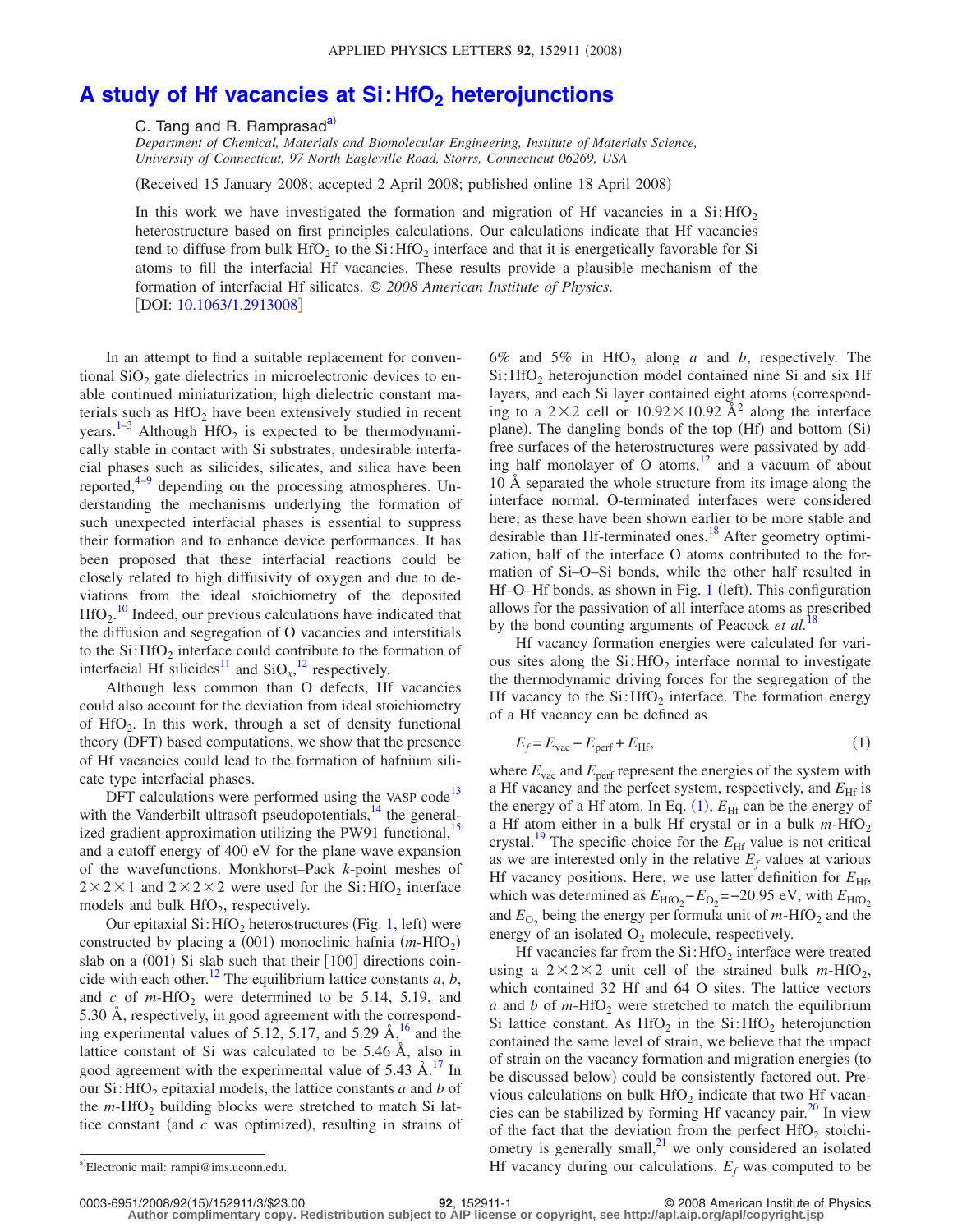<span id="page-1-0"></span>

FIG. 1. (Color online) Si: white, Hf: blue (gray), O: red (dark gray). (Left) Interfacial configuration of  $Si:HfO<sub>2</sub>$ heterostructure. (Right) Bulk monoclinic  $HfO<sub>2</sub>$ .

3.8 eV, about 2.3 eV lower than its counterpart for the unstrained bulk  $HfO<sub>2</sub>$ . Near the Si:  $HfO<sub>2</sub>$  interface, Hf vacancy was studied by removing a Hf atom from sites 1 or 2 (Fig. [1,](#page-1-0) left), and the corresponding  $E_f$  were  $-0.9$  and  $-0.3$  eV, respectively. The large decrease in  $E_f$  near the interface represents the energetic favorability for Hf vacancies to segregate from bulk HfO<sub>2</sub> to the interface. Since in reality bulk HfO<sub>2</sub> is less strained than modeled here, while the interface is close to the modeled, the true decrease in  $E_f$  as the Hf vacancy moves from bulk  $HfO<sub>2</sub>$  to the Si:  $HfO<sub>2</sub>$  interface is expected to be even greater than predicted here. Similar trends have been found for O defects in  $Si: HfO<sub>2</sub>$  (Refs. [11](#page-2-5) and [12](#page-2-6)) and defects in other oxides. $22$ 

To explore the kinetic barriers for Hf vacancy segregation to the interface, we performed migration calculations using the nudged elastic band method.<sup>23</sup> For all migration calculations we used the same supercells as those for  $E_f$  calculations. In bulk  $HfO<sub>2</sub>$  two neighboring Hf atoms can be mutually coordinated to different types of O atoms. For example, sites  $3$  and  $5$  (Fig. [1,](#page-1-0) right) share two threefold coordinated O atoms, sites 4 and 5 share one threefold and one fourfold coordinated O atoms, and sites 5 and 6 share two fourfold coordinated O atoms. Correspondingly, we considered three Hf vacancy migration paths labeled as 33, 34, and 44, as indicated by the arrows in Fig. [1](#page-1-0) (right). The migration distances, defined as the Hf–Hf distances along the migration paths in a defect-free system, are almost identical along paths 33 and 34 (3.38 Å). Path 44 here considered is about 0.2 Å longer than paths 33 and 34. The barriers along paths 33, 34, and 44 were calculated to be 2.4, 1.5, and 6.0 eV, respectively. Near the  $Si: HfO<sub>2</sub>$  interface neighboring Hf atoms are connected by threefold coordinated O atoms (i.e., corresponding to path 33 in bulk  $HfO<sub>2</sub>$ ), and the distance between sites 1 and 2 is 3.48 Å. The barrier for Hf vacancy migration from sites 2 to 1 was calculated to be 2.1 eV, about 0.3 eV lower than that for path 33 in bulk  $HfO<sub>2</sub>$ . All the barrier values together with the vacancy formation energies are listed in Table [I](#page-1-1) and plotted in Fig. [2](#page-2-18) to show a Hf vacancy migration energy profile. All energies in this figure represented as open square symbols correspond to those of the "images" of the nudged elastic band computations (i.e., initial, final, and intermediate geometric configurations during migration). Energies are defined relative to  $(E_{\text{perf}} - E_{\text{Hf}})$ , so that the energies of the minima (marked by vacancy site numbers) correspond to vacancy formation energies. The figure shows an obvious trend that Hf vacancies segregate from bulk  $HfO<sub>2</sub>$  toward the Si:  $HfO<sub>2</sub>$  interface.

The presence of Hf vacancies near  $Si: HfO<sub>2</sub>$  interfaces leaves open the possibility that Si atoms could migrate into the  $HfO<sub>2</sub>$  side, allowing for the "nucleation" of interfacial Hf silicate phases. To check whether this is feasible, we considered the process of switching the positions of the Hf vacancy at site 1 and the Si atom at site  $0$  (Fig. [1,](#page-1-0) left). We found that the energy of the system dropped by 2.4 eV when the Si atom occupied the originally vacant site 1, leaving a Si vacancy at site 0. Creation of Si–O bonds thus appears to be favored at the interface. This is consistent with our previous  $Si:$  HfO<sub>2</sub> calculations, where the penetration of an O interstitial from  $HfO<sub>2</sub>$  side into Si side decreased the system energy by more than  $2 \text{ eV}$ .<sup>12</sup> These Si migration results are also displayed in Fig. [2](#page-2-18) with solid squares. The barrier for Si migration to site 1 was calculated to be 0.2 eV. The large thermodynamic driving force and the low migration barrier make the penetration of Si atoms into  $HfO<sub>2</sub>$  side almost a certainty in the presence of Hf vacancies.

Whether or not Si atoms will penetrate further into  $HfO<sub>2</sub>$ was also addressed. To understand the thermodynamic factors, we calculated the energy needed to replace a Hf atom by a Si atom near the  $Si: HfO<sub>2</sub>$  interface and in bulk  $HfO<sub>2</sub>$ . The required energy is defined as

$$
E_s = E_{\text{subs}} - (E_{\text{perf}} + E_{\text{Si}} - E_{\text{Hf}}),\tag{2}
$$

where  $E_{\text{subs}}$  and  $E_{\text{perf}}$  represent the energies of the system with a substitutional Si and the perfect system, respectively, and  $E_{\text{Si}}$  ( $E_{\text{Hf}}$ ) is the energy of a Si (Hf) atom. We found  $E_s$  in bulk  $HfO<sub>2</sub>$  was 0.07 eV higher than that for Hf to be replaced by Si at the first interfacial Hf layer. Thus, from an energetic point of view, Si displays a roughly equal preference to be at

<span id="page-1-1"></span>TABLE I. Hf vacancy formation  $(E_f)$  and migration  $(E_m)$  energies (eV) in  $Si: HfO<sub>2</sub>$  heterostructure. Refer to Fig. [1](#page-1-0) for definition of vacancy site and migration path labels.

|                  | Vacancy site  | $E_{\rm f}$ | Migration path  | $E_m$ |
|------------------|---------------|-------------|-----------------|-------|
| Bulk             | .             | .           | $5 - 3(33)$     | 2.4   |
| HfO <sub>2</sub> | any           | 3.8         | $5-4(34)$       | 1.5   |
|                  |               |             | $5-6(44)$       | 6.0   |
| Near             | 2             | $-0.3$      | $2 - 1$         | 2.1   |
| Interface        |               | $-0.9$      | $1-0$ (Si: 0-1) | 0.2   |
|                  | $0$ (Si at 1) | $-3.3$      |                 |       |

**Author complimentary copy. Redistribution subject to AIP license or copyright, see http://apl.aip.org/apl/copyright.jsp**